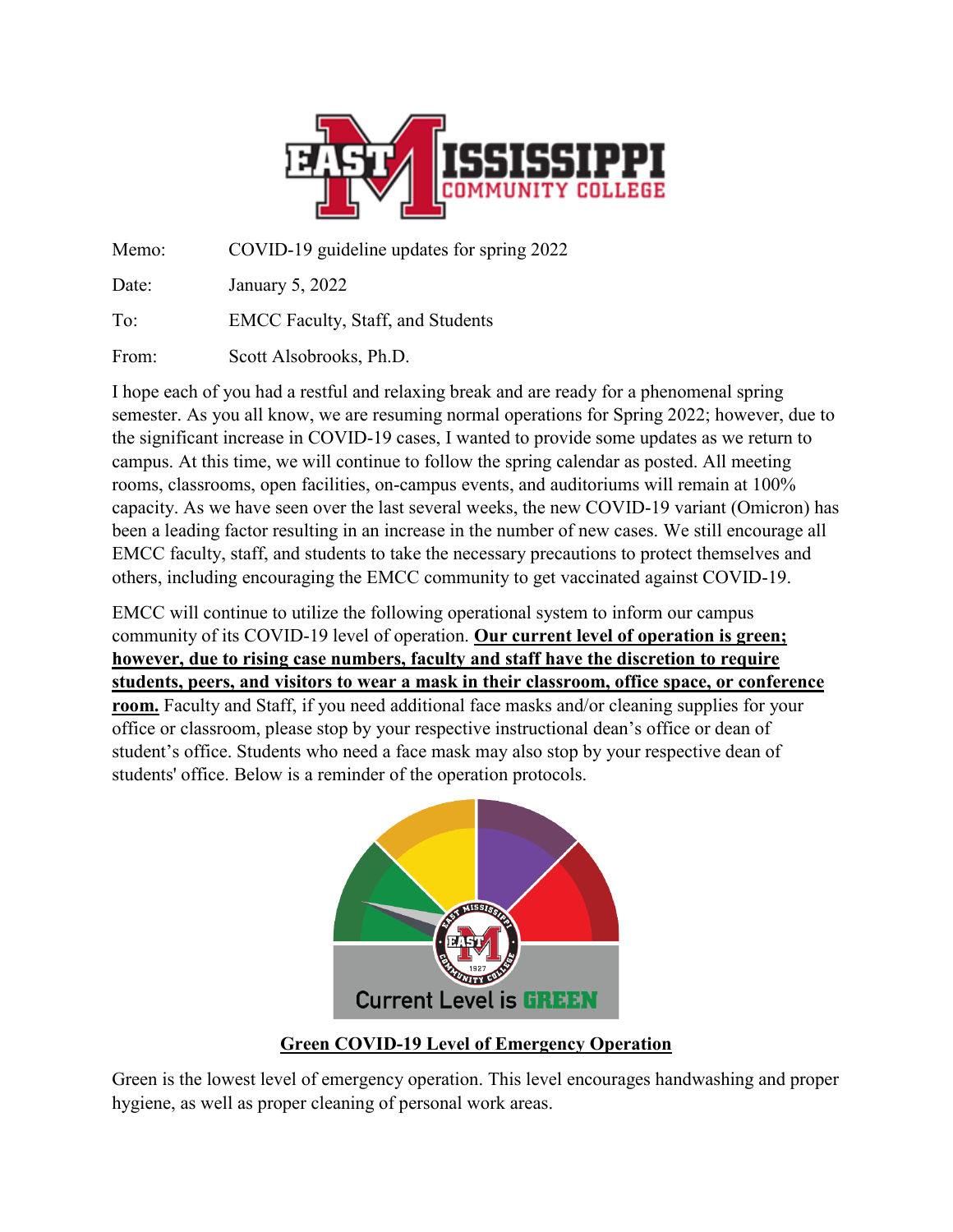- Masks are optional but encouraged indoors and in close contact with others
- Increased handwashing protocols are encouraged
- Increased cleaning of personal work areas and classroom space
- Self-evaluation of symptoms
- Required reporting of possible contacts and confirmed COVID-19 infections to Nurse Amy Ivy [\(click here\)](https://fs26.formsite.com/EastMS/oxf7wbx0uj/index.html)

### **Yellow COVID-19 Level of Emergency Operation**

Yellow represents an enhanced threat. This level encourages social distancing and masks for close contact moments.

- Recommended social distancing, when possible
- Increased handwashing protocols are recommended
- Masks required indoors at all EMCC facilities
- Remove self-serve options in all dining facilities
- Recommend virtual meetings for all employee activity, when social distancing can't be implemented
- Recommended modified campus events to include enhanced COVID-19 safety protocols
- Enhanced cleaning of all surfaces and facilities is required
- Required reporting of possible contacts and confirmed COVID-19 infections to Nurse Amy Ivy [\(click here\)](https://fs26.formsite.com/EastMS/oxf7wbx0uj/index.html)

# **Purple COVID-19 Level of Emergency Operation**

Purple represents a heightened COVID-19 threat. This level requires social distancing, masks for all indoor facilities, altered classroom and employee working patterns, modified dining areas, and limited access to campus for students, faculty, staff, and visitors.

- Social distancing is required for all indoor and outdoor activities
- Masks required indoors at all EMCC facilities
- Enhanced cleaning of all surfaces and facilities
- On-campus housing visitation is suspended
- Health Screening Stations in operation on all campuses
- Implement the use of health screening
- Modified learning models implemented (virtual or hybrid)
- Modified employee work schedules (virtual or hybrid)
- Limited in-person on-campus events
- All sporting events will operate according to the MACCC guidelines
- To-go option only at all dining facilities
- Limited public access to campus facilities
- Required reporting of possible contacts and confirmed COVID-19 infections to Nurse Amy Ivy [\(click here\)](https://fs26.formsite.com/EastMS/oxf7wbx0uj/index.html)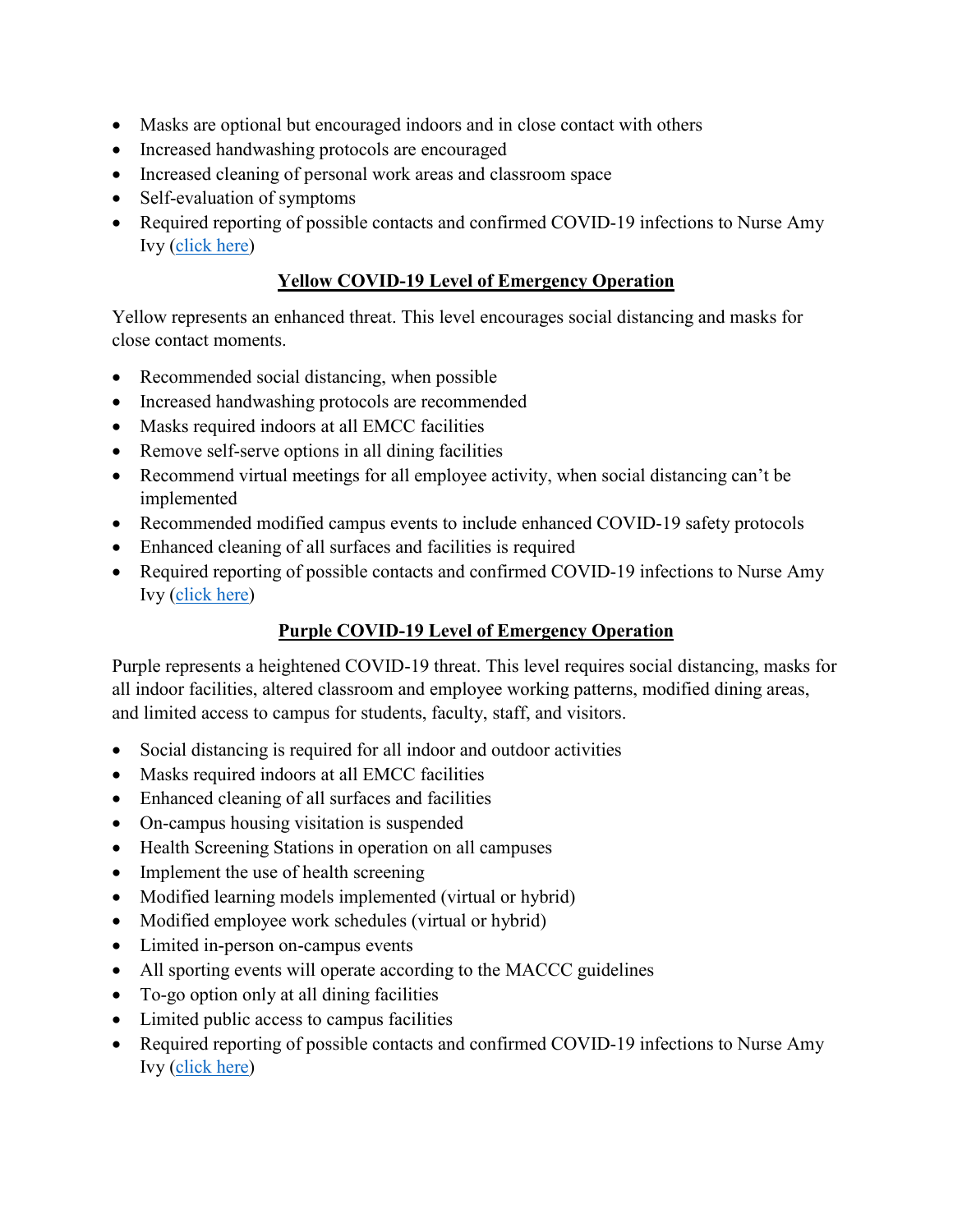# **Red COVID-19 Level of Emergency Operation**

Red represents the highest level of COVID-19 threat. Level Red would require all in-person operations to stop.

- All campus access would be stopped until further notice
- All on-campus housing residents would be required to vacate campus housing
- The virtual learning model would be implemented for all courses
- Virtual work from home would be in place for designated employees
- Monitored entrance and exit to campus
- Required reporting of possible contacts and confirmed COVID-19 infections to Nurse Amy Ivy [\(click here\)](https://fs26.formsite.com/EastMS/oxf7wbx0uj/index.html)

In addition to the above operational levels, all local, state, and federal guidelines will be implemented as directed.

Below are guidelines you should be aware of as we move forward.

- 1. Vaccinations are readily available throughout the state of Mississippi. Accordingly, EMCC encourages students, faculty, and staff to get the COVID-19 vaccination through a healthcare provider of your choice. The MSDH website says: Vaccination offers excellent protection against illness, hospitalization, and death from COVID-19. Vaccines are readily available across our communities, and you can find a vaccine by visiting [www.vaccines.gov.](http://www.vaccines.gov/) Local health clinics, physicians, pharmacies, and providers also offer COVID-19 vaccination.
- 2. We encourage EMCC faculty, staff, and students to get vaccinated at a provider of your choice. We will host free vaccination clinics on campus during the spring semester for those who cannot do so. Nurse Amy Ivy will be conducting COVID-19 testing. Nurse Ivy will disseminate testing information via email.
- 3. Maintain proactive personal health practices, including washing hands frequently with soap and water or hand sanitizer, especially after touching often used items or surfaces; refraining from touching your face; sneezing or coughing into a tissue or the inside of your elbow; and disinfecting frequently used items and surfaces as much as possible.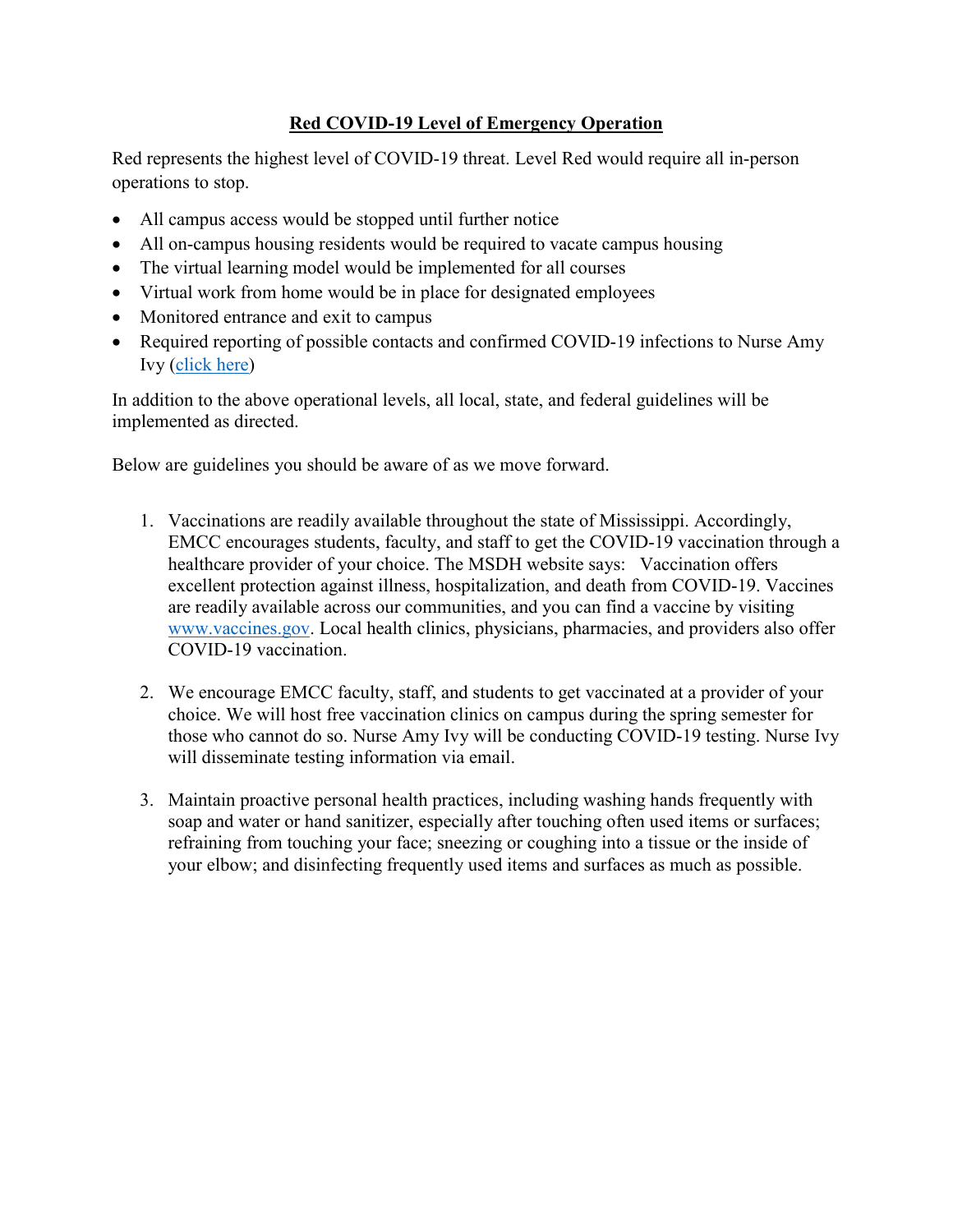#### 4. Guidance for exposure from the CDC:

#### If You Test Positive for COVID-19 (Isolate)

Everyone, regardless of vaccination status.

- Stay home for 5 days.
- . If you have no symptoms or your symptoms are resolving after 5 days, you can leave your house.
- Continue to wear a mask around others for 5 additional days.

If you have a fever, continue to stay home until your fever resolves.

#### If You Were Exposed to Someone with COVID-19 (Quarantine)

| If you:<br>Have been boosted<br>OR<br>Completed the primary series of Pfizer or Moderna<br>vaccine within the last 6 months<br>OR<br>Completed the primary series of J&J vaccine within the<br>last 2 months                         | • Wear a mask around others for 10 days.<br>• Test on day 5, if possible.<br>If you develop symptoms get a test and stay home.                                                                                                                           |
|--------------------------------------------------------------------------------------------------------------------------------------------------------------------------------------------------------------------------------------|----------------------------------------------------------------------------------------------------------------------------------------------------------------------------------------------------------------------------------------------------------|
| If you:<br>Completed the primary series of Pfizer or Moderna vaccine<br>over 6 months ago and are not boosted<br><b>OR</b><br>Completed the primary series of J&J over 2 months ago<br>and are not boosted<br>OR<br>Are unvaccinated | • Stay home for 5 days. After that continue to wear a<br>mask around others for 5 additional days.<br>• If you can't quarantine you must wear a mask for 10<br>days.<br>• Test on day 5 if possible.<br>If you develop symptoms get a test and stay home |

For more detailed information regarding quarantine and isolation, click [here.](https://www.cdc.gov/coronavirus/2019-ncov/your-health/quarantine-isolation.html#isolation)

- 5. Unless traveling to an area with travel restrictions, all COVID-19 traveling restrictions may return to normal. Individuals should be aware of the conditions at their destination and their mode of transportation.
- 6. EMCC will continue to have temperature stations, sanitization stations, masks, and other resources available to help mitigate the spread of COVID-19. Those who want or need a mask and additional supplies may contact your respective dean of students' office.
- 7. Students are expected to attend all classes, labs, and clinical as prescribed. Students are solely responsible for keeping up with their attendance. Because of the uncertainties of the COVID-19 pandemic and other unknowns, students should stay up-to-date with their